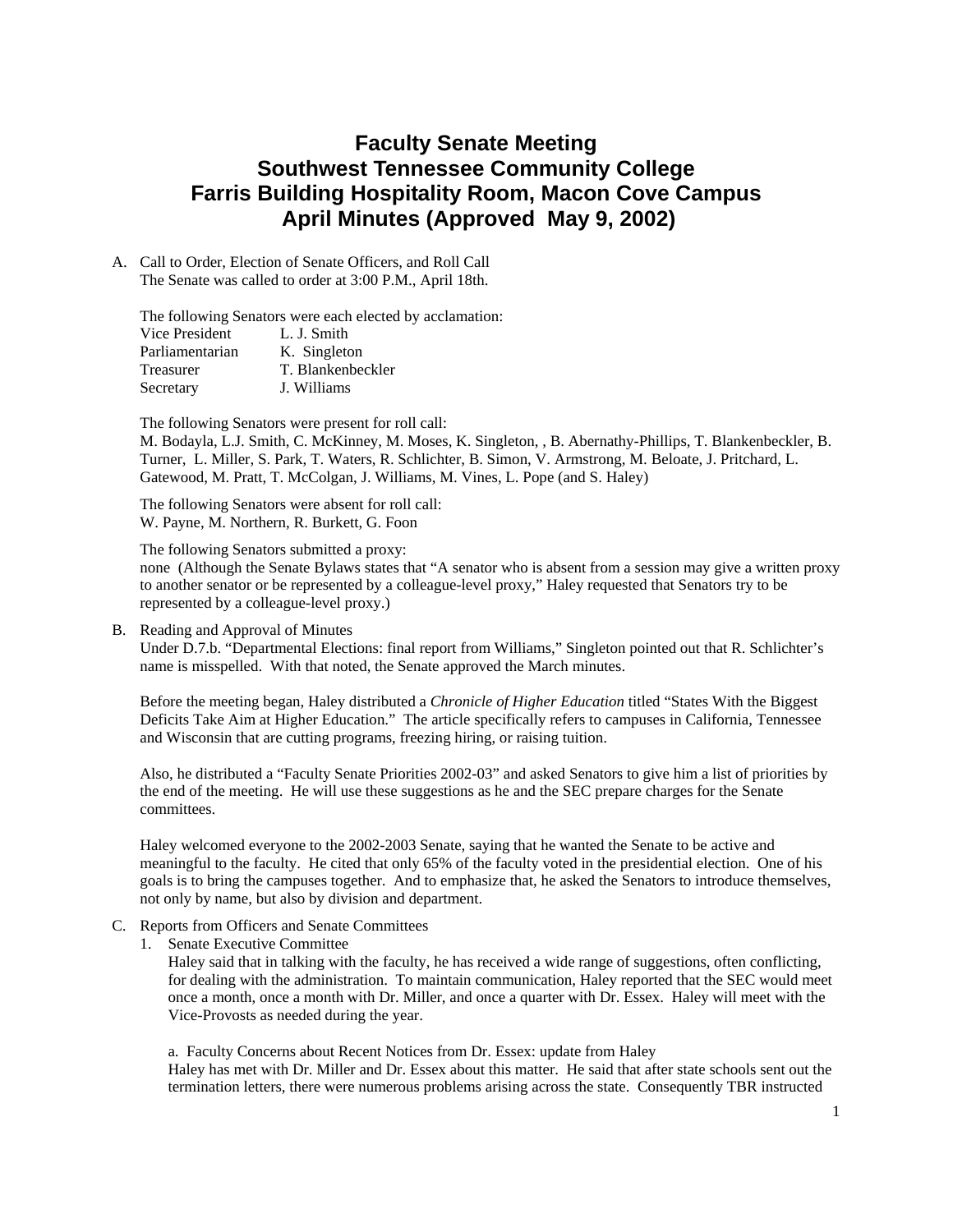the schools to return to their previous budgets. Dr. Essex has rescinded the letters, and the faculty who received these termination notices are "safe" through this year. Any budget reductions will be made by means of staff and administrative cuts and reductions in other areas such as operational expenses. Haley said this still leaves the uncertainty for "term contract" faculty, particularly the large number at the Macon Cove campus. Dr. Miller said that the school is in compliance with TBR, and that it is a TBR matter, and there is nothing that STCC can do about it. A "term" faculty cannot be offered tenure track appointment unless there is such an opening.

Simon reported that in 1999 at Macon Cove, there were four or five instances in which tenure track faculty were "pulled off" tenure track and placed in term appointments. He said this was unfair, and he wanted to avoid having such a thing from happening again. **Haley said he would look into this matter**.

b. Connectrics Computer Program for Presidential Election: evaluation of program and election process … Bodayla

Bodayla reported that the presidential election went very smoothly. She has received some reports of faculty who did not know how to use the system, and she said there is a need to educate the faculty in using this process. Before the next election, she suggested that Senators check with their departmental colleagues and help those who are not yet comfortable with this technology. She commended Henriksen and Firth, the program author, for all the work required to get this program ready in time.

(Secretary's note: When votes from the presidential election were tallied, Haley received one hundred votes, Nozinich received sixty-six, and there was one write-in. This information is provided in compliance with Robert's Rules of Order.)

When Blankenbeckler asked about other uses for the program, Bodayla responded that the program could be used for polling as well as elections. Schlichter asked if the Senate should not be concerned about having the program and STCC data housed on the Connectrics file server. L. J. Smith and Singleton also said that if the Senate used this program for polling, faculty might be concerned that sensitive responses may not be secure. Schlichter also asked about the "nominal fee" for keeping the program on the Connectrics file server. Williams said that in the March Senate meeting, the amount of the fee was not stated. After further discussion, Schlichter recommended that the Senate acquire a physical copy of the program and determine the nominal fee amount. Singleton suggested that the **Senate check with Henriksen** about this.

c. Election to Fill Liberal Studies and Education Divisional Senator Vacancy

Since Haley's position as divisional Senator is now vacant, Williams has asked the four chairs in the division of Liberal Studies and Education for nominees for a division election, but at this time he has not received them. Once these nominees are known, the election process will be easy to arrange.

Williams suggested that Haley write a follow-up note to the chairs and remind them to send the names of the nominees to the Senate secretary. (L.J. Smith said that the nominee from Social Sciences is Victoria Gray.)

d. Faculty Awards Senate Charge to SEC: update from SEC

At the March meeting, the Senate charged the SEC with distributing the faculty awards guidelines from last year, the application form, a timetable, and instructions for faculty nominations and applications.

Having understood that the Farris family would not be making further contributions to the Outstanding Faculty Award, the Senate decided last spring to change the name to the Autian Outstanding Faculty Award. After Mr. Griffin sent out the awards documents in early April, he and the SEC learned that the Farris family had contributed \$2500 for this year's award. After considerable discussion among a number of people across the campus, Mr. Griffin sent out a "correction" saying that the name of the award will once again bear the name Farris.

Haley encouraged the Senators to nominate deserving faculty for these various awards.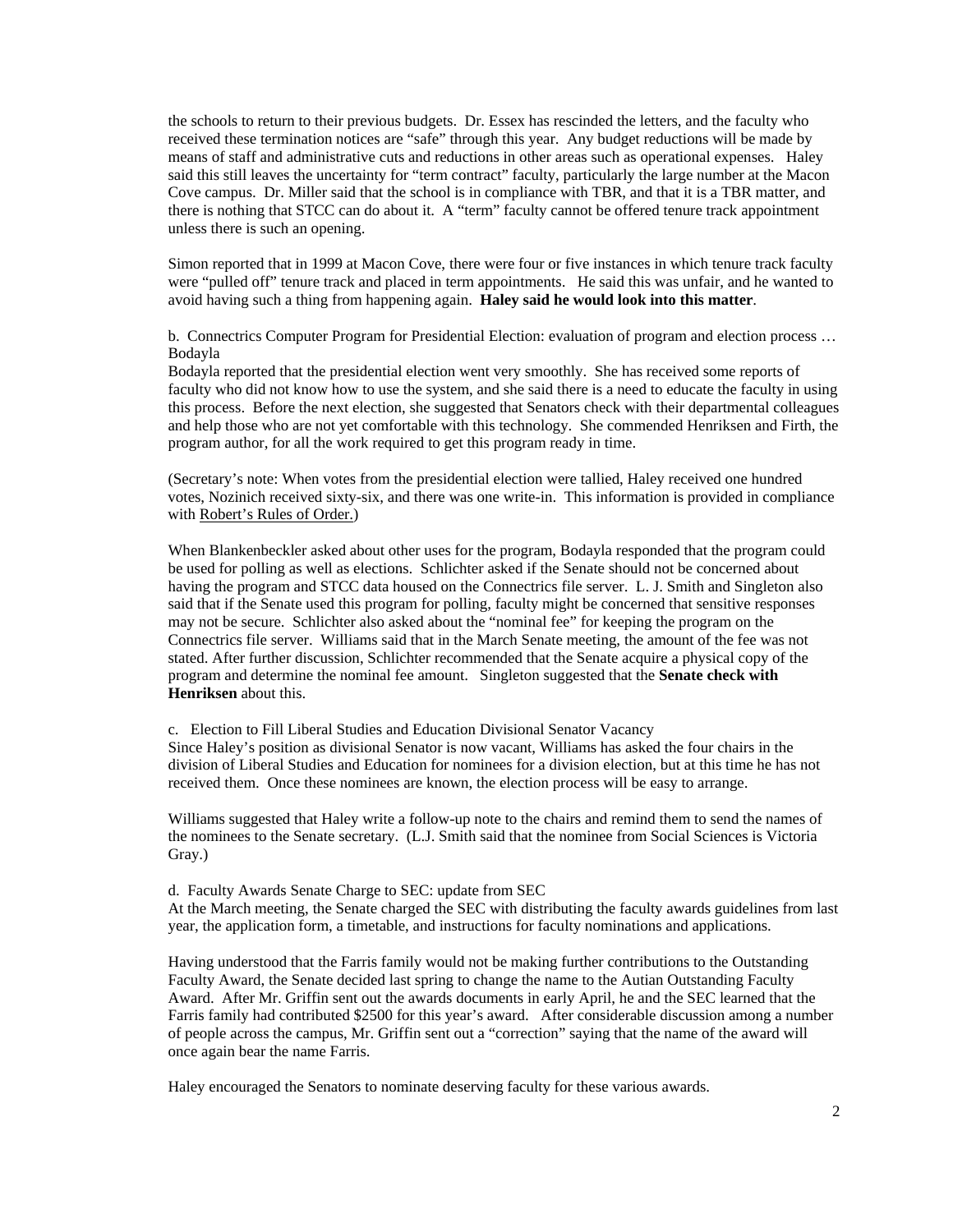e. Report from Dr. Miller's Weekly Staff Meeting

Dr. Miller suggested that the Senate appoint a liaison to serve on the Curriculum Committee. Haley asked the Senators to give some thought to this and provide the SEC with suggestions. This committee will hold a retreat on May  $10<sup>th</sup>$ , and Haley would like to have someone in place to attend. He noted that the procedure for appointing faculty to the curriculum committee has changed. This year the division deans requested nominees from respective divisions, and there were three faculty selected from each division. Haley pointed out that the chair of this committee for the coming year is B. Summons, who will be replacing the current chair, L. Rudolph.

On another matter, Haley said that he has always been concerned about the inconsistent way the department heads evaluate faculty. He spoke about this concern to Dr. Miller, and she agreed to have Mr. P. Thomas, Affirmative Action Officer, conduct a seminar next week for department heads in an effort to develop a more consistent, even-handed evaluative approach.

Haley warned that the administration might be "back-tracking" on the assurances made earlier about summer school for nine-month faculty. Haley said that money to retain the faculty who received termination notices must come from somewhere, and it will likely be from summer school. It is likely that the administration will charge the deans with developing a plan for summer school, and their approaches may vary. He suggested that the Senate remain aware of that possibility.

Because of the budget problems, Haley said that administrative restructuring – cutbacks – has already begun. Dr. Miller said that a recommending committee is in place and will be reporting to Dr. Essex.

2. Academic Matters Committee

a. Status of Administrative Evaluation:

This committee has not met to consider the matter. See sections C.7 and D.8. of these minutes for an update on this business.

- 3. Readmission Appeals Committee no business This committee has suggested that the members be "forgiven" registration assignments and meet during registration to hear readmission appeals. It is not certain at this time if that will be offered as a recommendation.
- 4. Grade Appeals Committee

a. Status of One Grade Appeal: no report There is no information on this grade appeal, and **Haley will call this committee together** to deal with the matter.

5. Faculty Handbook Committee: no report

Haley noted that the Faculty Handbook Committee must complete its business by August  $1<sup>st</sup>$ . He has talked to a member of the committee, H. Enterline, who reported that the committee is about a third of the way through its task and needs help. Enterline would like for the committee to have the information on disks to facilitate the task. Turner noted that the information is on disk, and that he and K. Dunn prepared a rough draft for SACS sometime back.

6. Faculty Development and Evaluation Committee a. Status of Faculty Evaluation: no report In January the FDEC reported that it would distribute a questionnaire to the faculty, and the responses were due back to the committee by February  $14<sup>th</sup>$ .

Pratt said that the committee has compiled the data from these questionnaires, and based on the results, roles were determined. She said that during the month of April, the committee has requested that department chairs meet with their faculty to determine the minimum and maximum weights. At the May FDEC meeting, the committee will determine the minimum and maximum for the college based on the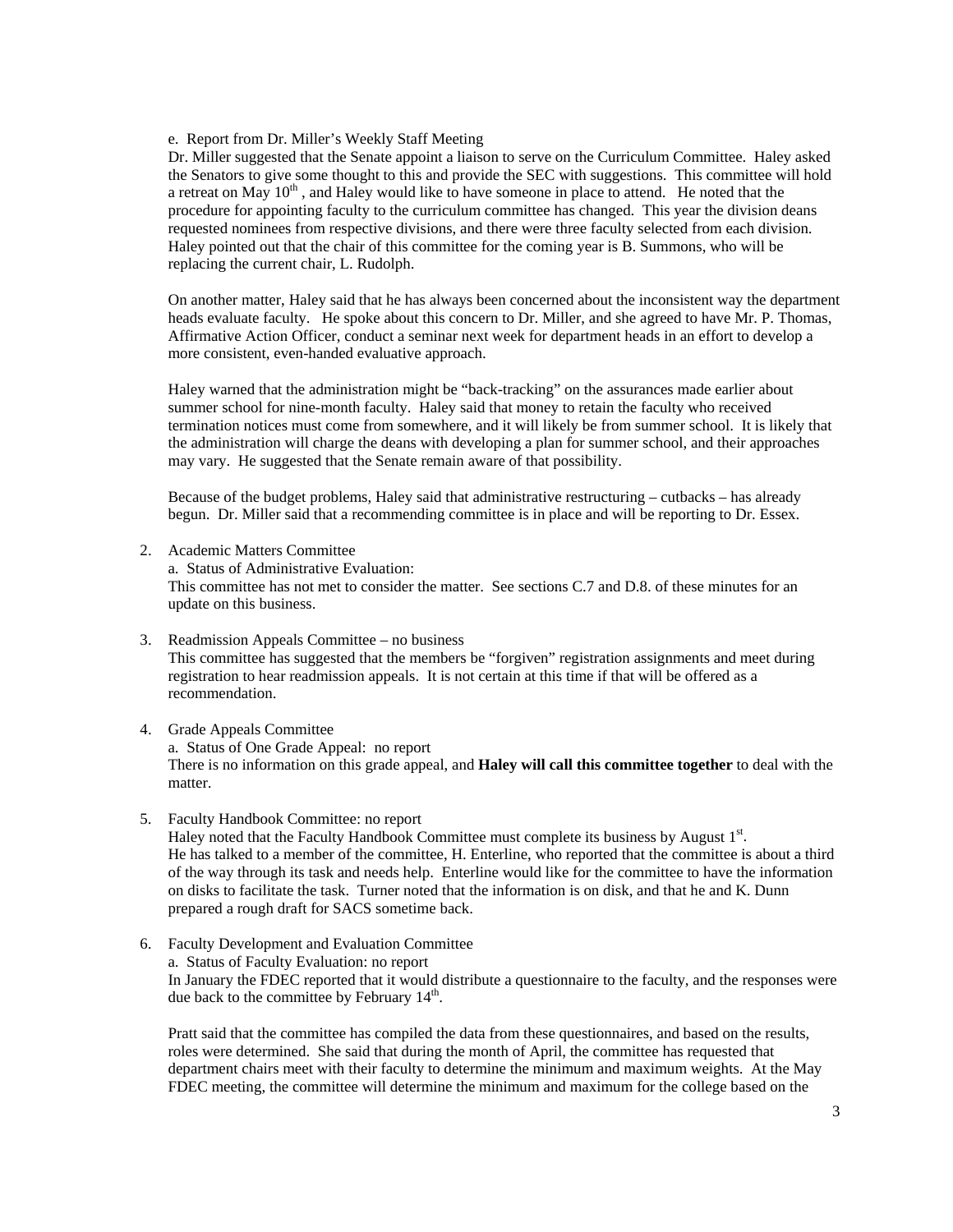responses from the departments. This committee may have a report ready for the Senate by the May meeting.

- 7. Faculty Welfare Committee no business The Faculty Welfare Committee will be charged with developing the administrative evaluation. See D.8. for a discussion about this.
- 8. (ad hoc) Senate Scholarship Committee no business After Haley and Williams said they did not know anything about this committee, L.J. Smith explained that the committee is a carry-over from the STIM Senate. **Haley said he would check into this for more information.**

#### D. Unfinished Business

- 1. "Grievance Procedure for Students" Recommendations: Senate ad hoc committee In October, an ad hoc committee consisting of Nozinich, Turner, and McColgan was established to review the proposed "Grievance Procedure for Students" and draft recommendations for Dr. Miller. The Senate will consider what to do about this continuing issue at the next meeting.
- 2. "Kelly" Resolution to Administration: administrative response The following resolution was presented to the Senate in October by Haley and Land:

The Senate feels that no student complaint should be allowed to bypass the proper procedure in place at the college. Student grievances should work their way up through the chain of command. In this particular instance, the student was allowed to initiate the complaint with the President, thus violating this procedure.

The faculty Senate voices a concern regarding a student complaint about a handout distributed by faculty member, Mike Kelly.

Furthermore, the Senate is very concerned that a faculty member was given a directive without input into the process.

Haley reported that Dr. Miller feels that she handled this matter in an appropriate way. Upon hearing about the incident, she referred the matter to the math department head, and then the grievance process followed the appropriate channels.

3. Request to Take Parking Concerns to Campus CEOs: response from Griffin and Kirk Haley discussed the parking concerns with Mr. Griffin. The matter of parking is a "done deal" according to the Vice-Provost, the Provost, and the Vice President of Financial Affairs.

Waters and Armstrong said a major problem at Macon Cove is that students are parking in the faculty-staff lots after 4:30 P.M., and adjuncts are forced to park in distance sites. Schlichter and others from Macon Cove maintained that the faculty-staff lot should be for faculty and staff, and there should be enforcement to keep students out of particular lots before and after 4:30. The lots in question are those in front of the Whitehead and Fulton Buildings. **Haley agreed to look into this matter**.

4. Motion to Replace Campus Clock System with Individual Quartz Clocks: administrative response Haley reported that Ken Smith from Physical Plant has checked into this. Also, Mr. Griffin has agreed to take responsibility to either fix or replace the clocks.

#### 5. Salary Compression Issue: update from Haley

Mr. Griffin suggested that Mr. D. Johnson address the salary compression issue before the Senate. In response to Haley's request, Williams reviewed the history of compression as it happened at Shelby State. He said that Dr. Cox compressed faculty salaries into narrow ranges depending on degree, giving everyone in that range a similar salary regardless of years of service. As a result, faculty with few years of service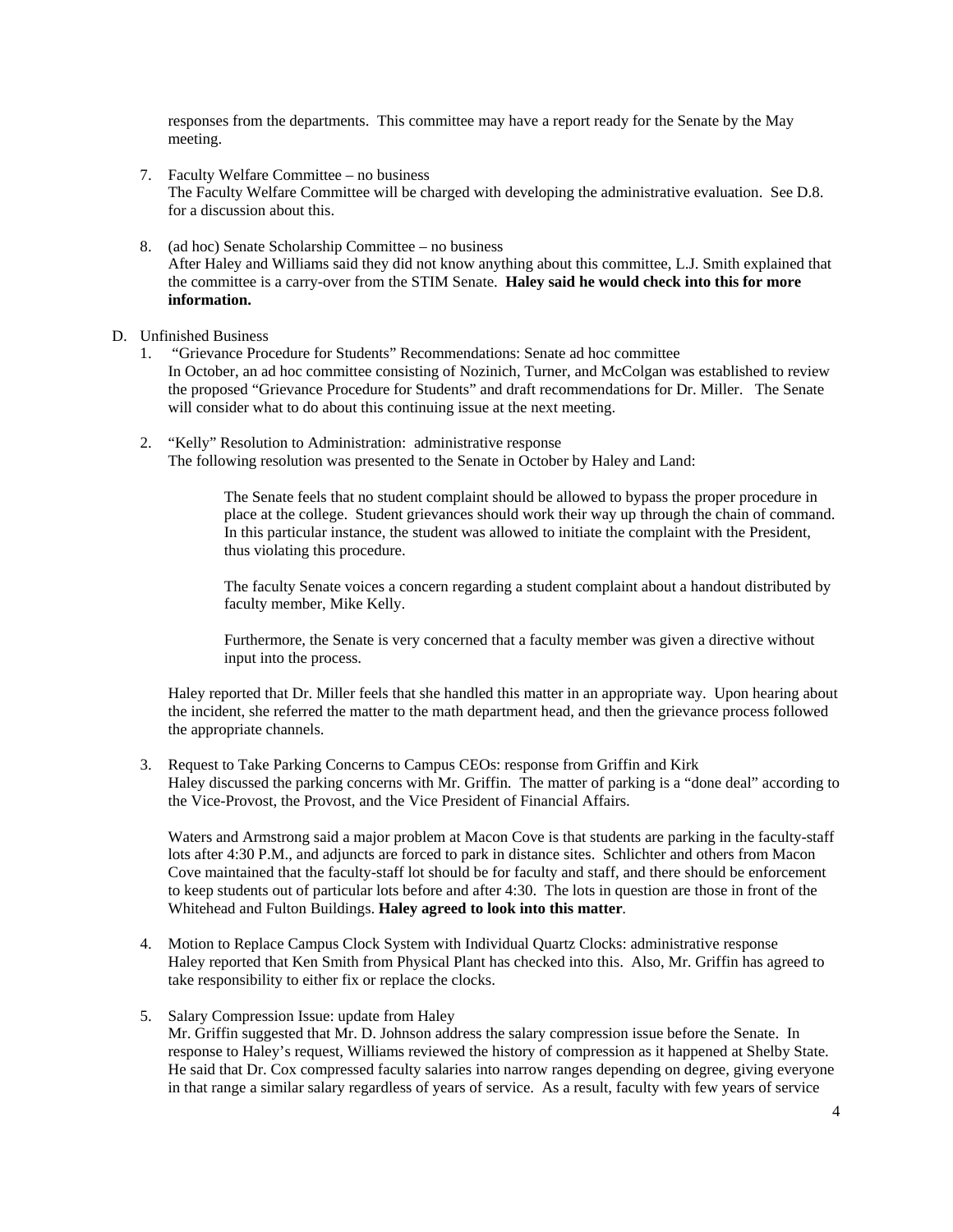benefited, while those with many years at SSCC generally received nothing. Over the years there have been promises to address this issue but nothing has been done.

The consensus of the Senate was to drop this matter.

6. "Faculty Senate Strategy for Salary Equity Funding" Resolution: administrative response At the March meeting, the Senate approved the following resolution:

Faculty Senate Strategy for Salary Equity Funding:

- The faculty Senate should go on record as understanding the current financial crisis of the state. We further state that because of this we will not request in the current budget (2002-03) any continued funding.
- The faculty Senate expects that for this consideration at least 30% funding should be included in the 2003-04 budget.
- The Faculty Senate requests the remaining funding be considered in the 2004-05 budget.

Williams agreed to present this resolution to Dr. Miller prior to the meeting that Dr. Essex held on March  $22<sup>nd</sup>$ .

The following is Dr. Miller's response:

I discussed this resolution with Dr. Essex and we both appreciate the considerations of the faculty Senate. What we appreciate most is the cooperative spirit of the Senate on this issue. Please accept our apologies for failing to mention this spirit of cooperation during the all college meeting this past Friday on the budget crisis. Also, please be advised that the implementation of the Senate's expectations for the 2003-2004 and 2004-2005 budgets will depend on a number of factors including but not limited to: %appropriations, enrollment, tuition, whether budget cuts are still necessary, etc. Again, thank you for your support. Please express our appreciation to your colleagues.

Haley said the strategy is to "hit hard" for the 30% funding next year, and that Dr. Essex is committed to completing the salary equity plan.

- 7. Senate Approval of Minigrant Guidelines and Minigrant Application Sheet: administrative response At the March meeting, the Senate approved the minigrant guidelines and application form developed by the FDEP committee. The administration, according to Mr. Griffin, has approved them as well.
- 8. Administrative Evaluation: course of action

Last January Haley brought this issue of an administrative evaluation before the Senate. The following is an excerpt from the January Minutes:

Haley distributed and reviewed an administrative evaluation package that was prepared and used for a brief time at SSCC. The package included evaluations for several SSCC administrative levels, but he said these could be modified for use at STCC. He described another component that was used, a comment page, but it was dropped after administrative complaints. Nozinich said that Dr. Miller believes that only those who answer directly to administrators should evaluate them; that is, faculty would evaluate deans, deans would evaluate the academic vice-presidents, and the vice-presidents would evaluate the president. Haley responded that the SSCC President at the time wanted faculty to evaluate the administrators, and the results were sent not only to the one evaluated, but also to the immediate supervisor of the administrator. Nozinich asked what was done to verify the validity of any statistical analyses. Haley said that the matter was turned over to N. Robbins, but after 2 or 3 years of discussions, nothing was done. He conceded that if this were approved, Robbins would have to develop a way to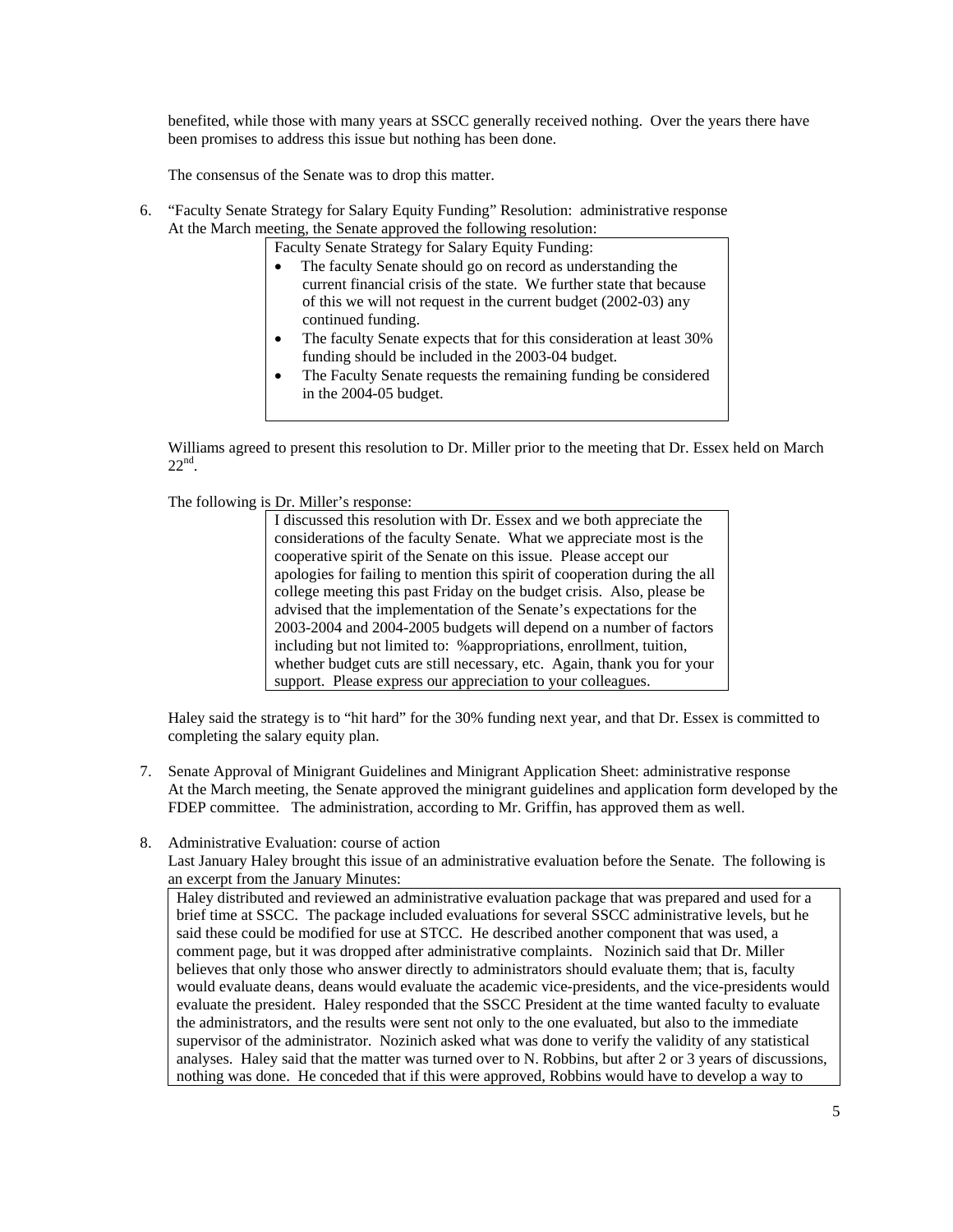analyze the results. Haley concluded that this package is ready for use with some modifications, whereas something else might require 2 or 3 years to develop.

At that time, the Senate forwarded this business to the Academic Matters Committee; however, that committee has not met to consider this proposal. Haley reported that he has talked with Dr. Miller about an administrative evaluation, and she strongly believes that faculty should evaluate their immediate supervisors, but she is open to negotiation on the matter.

Turner believed that administrative evaluations accomplish nothing if they do not include administrators beyond department chairs. Schlichter noted that such a limited evaluation does succeed at insulating and isolating senior administrators.

Throughout the discussion, Haley continued to push for the evaluation because he felt that through negotiation the Senate could get the evaluative process established at least through the deans and perhaps up. Pritchard agreed this was necessary because he said senior administrators should be accountable.

In the end, and at Haley's suggestion, the Senate decided to remove this business from Academic Matters and charge the Faculty Welfare Committee with developing an Administrative Evaluation. Haley said he would like to have a report from the committee by fall.

- 9. Areas of Focus for the Faculty Senate: tabled at the March meeting The Senate consensus was to wait until Haley had compiled the list of priorities that he had requested at the beginning of the meeting.
- 10. ID Badges: no action taken at March Meeting

Haley reports that everyone – students, staff, faculty, and administrators – will be required to wear and prominently display the ID badges, and that it is a "done deal." The requirement will be enforced, but at this time, no one is sure how this will be accomplished or what penalty might be set for someone without the badge. The badge requirement will possibly begin in the fall.

Abernathy-Phillips said that the photo taken for the ID badge would be the same one that the school will use on the new Internet photo directory this fall.

- E. New Business
	- 1. Senate Committees: appointments, election of Chairs, charges, expectations Haley said that the SEC will meet with the Senate committees very soon, have each elect a chair, and charge each one.

Haley stated that he must replace five people on the Senate committees and requested names from the Senators. Specifically, two faculty are needed on Academic Matters, one on Grade Appeals, one on Faculty Development and Evaluation, and two on Faculty Welfare.

Haley reminded the Senate to make use of Action Requests to the SEC, and this could be a way of getting things to the Senate committees.

2. FDEC Operational Fund and Autian Fund: accounting of budgets Haley has learned that the funds for the minigrant awards have been coming out of a TBR account called the Operational Fund. This past year the Autian Fund has increased to \$23,000. Recently Mr. Griffin has emailed faculty the Internet site where the application and guidelines are posted.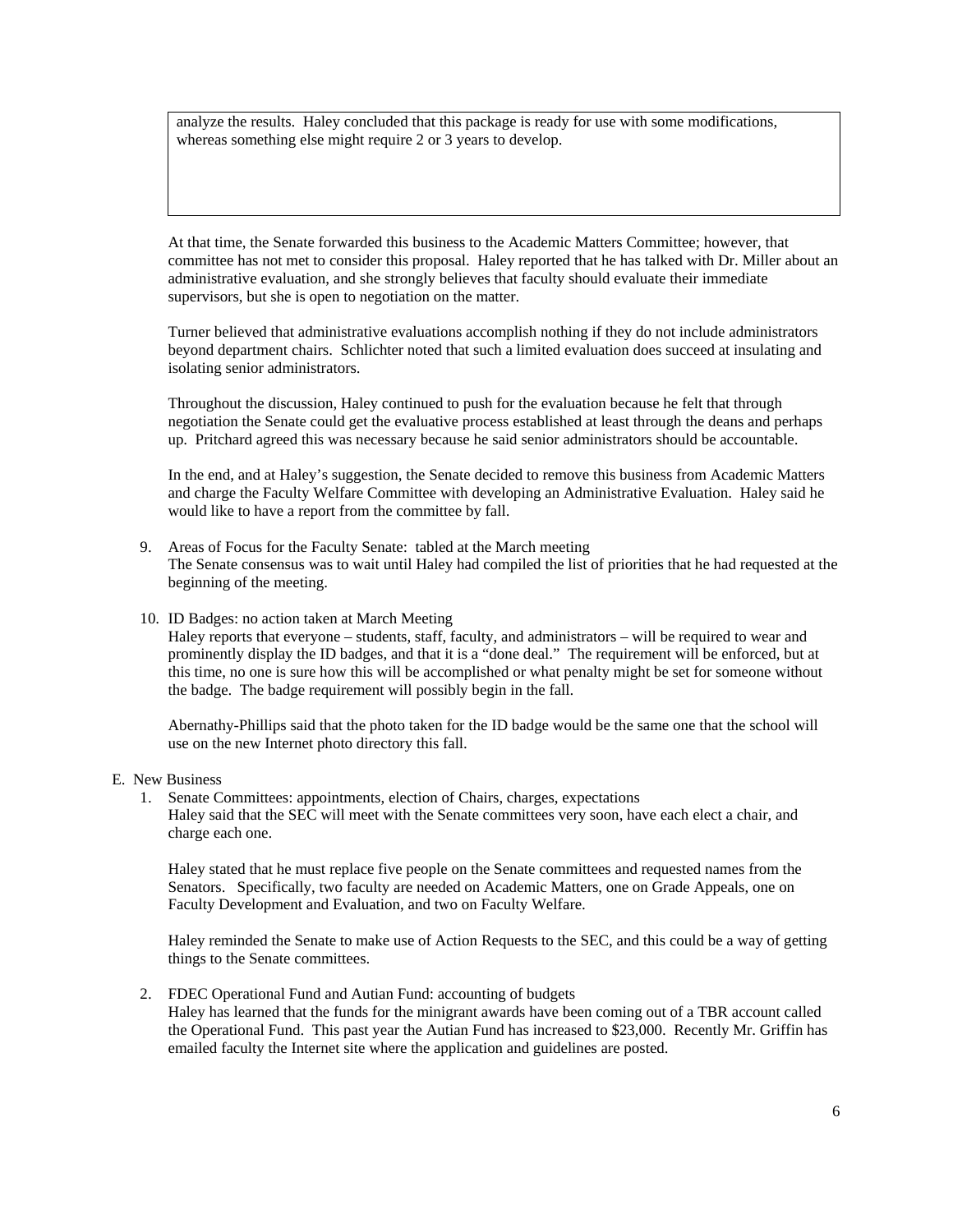#### 3. Selection of Grand Marshall for Graduation

Senate consensus was that the winner of the Farris Outstanding Faculty Award should also be the Grand Marshall at graduation.

- 4. Determination of Senate Meeting Time: importance of attending meetings at both campuses Haley proposed that future meetings be the first Tuesday of each month at 3:00 P.M., and the majority of the Senate agreed to this suggested time. However, the next meeting in May will follow the Awards Ceremony on the  $9<sup>th</sup>$ , and it will be at Macon Cove. He said this meeting would be limited to about an hour.
- 5. Senate Communication with both Faculty and Administration: invitations to administration to attend meetings

Dr. Miller has been invited to the May meeting on the  $9<sup>th</sup>$ . Singleton suggested that the Senate present her with questions in advance as a more efficient use of time. In response, Haley said Senators could prepare questions for her in advance, but others could ask questions during the session as well.

6. Curriculum Committee Status

Haley has decided not to discuss this issue at this time, other than to note that the committee is supposed to report to both the President and the Senate. Haley pointed out that this committee did not report to the Senate last year.

7. Shared Governance: possible need for ad hoc committee

Haley stressed the importance of shared governance between the administration and the faculty, and he said that developing a plan should be a Senate goal. He said that Dr. Essex is willing to adopt this approach. However, he pointed out that Dr. Miller has said there have been problems getting faculty to take on responsibilities. Specifically, three Senate committees never met this past year. Schlichter said that this would continue to be a problem until there is a way to hold faculty accountable. This, he said, has to be addressed.

8. STCC Survey 2001 Results: comments

Haley reviewed some of the results of the October 2001 Faculty-Staff Culture Committee Survey. He said the percentages were startling, and he said it was our responsibility to do something about this. He asked what proactive steps the Senate could take to help solve the problems that generated these kinds of responses.

9. Other Business

Abernathy-Phillips has prepared an internal "Sharepoint Web Site" for the Senate at http://internal.stcc.tn.edu/fac-senate. She has already posted the Constitution, Bylaws, approved February Minutes, and the draft of the March Minutes. Haley and Williams will have access to the site to make changes.

Haley requested that Senators send agenda items to Williams. The Senate will meet in the summer as needed, but the first fall semester meeting will be after Labor Day.

Turner asked if the current fiscal problems would have any bearing on promotions and tenure appointments. Haley responded that he has not heard anything about this.

Haley **moved** that the Senate thank Lisa Henriksen for the great job she did in getting the voting program set up for the Senate. The motion carried unopposed.

Singleton **moved** that the Senate thank Pat Nozinich and those Senators who have rotated off the Senate for their service. The motion carried unopposed.

Pritchard asked who at STCC has power ultimately? That is, does the Senate serve at the pleasure of the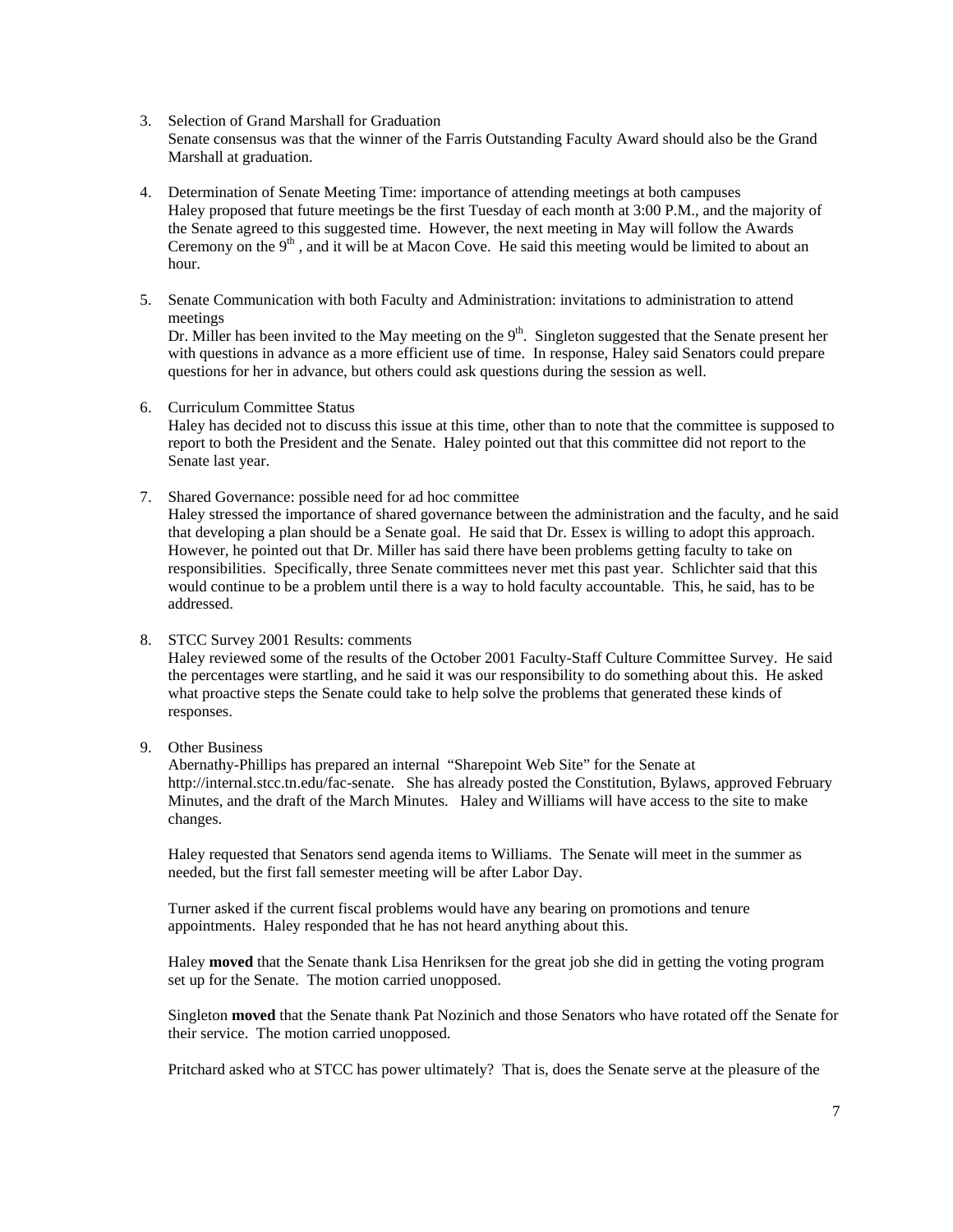President? What are the dynamics between the administration and the Senate? To this, Haley suggested a need for a Senate that blends confrontation with collaboration.

### F. Adjournment

The Senate moved to adjourn at 4:15 P.M. The next Senate meeting will be on May  $9<sup>th</sup>$  at the Macon Cove Campus following the Awards Ceremony. A meeting room has not been determined at this time.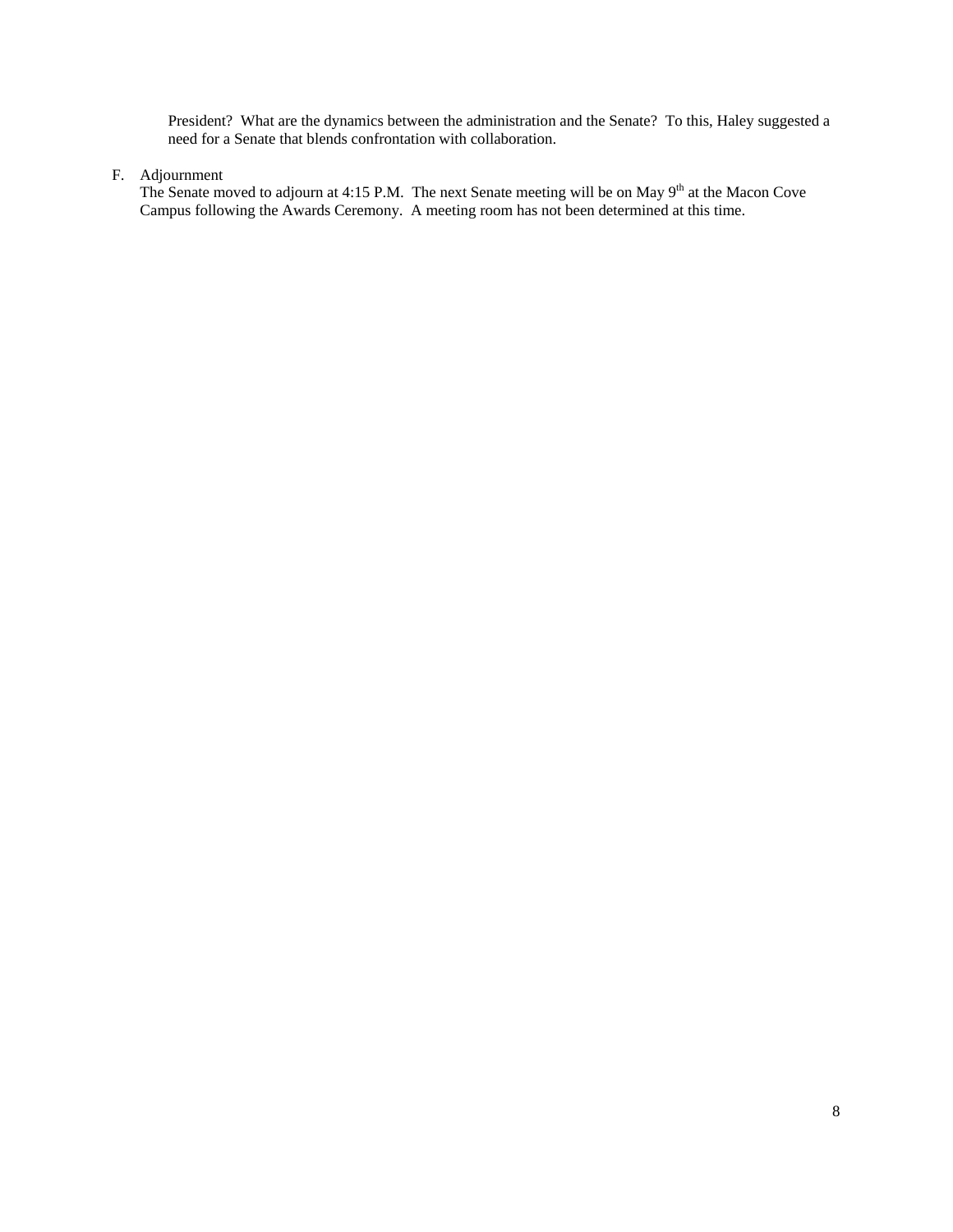# STCC Senators and Senate Committees

#### May Roll Sheet

## **2002-2003 Senate** President: Steve Haley shaley shaley 5635 **Division Senators of Liberal Studies and Education - Five Seats.** Roll (Developmental Studies, Education, Fine Arts/Language and Literature, Social and Behavioral Science/Criminal Justice) Mary Ann Bodayla (1yr) mbodayla Social Behav. Sci./Crim. Just. 5197 Doug Branch (1yr) dbranch Fine Arts/Lang. and Lit. 4483 Lilliette Smith (1yr) ljsmith Social Behav. Sci./Crim. Just. 4125 \_\_\_\_\_\_\_\_ Clark McKinney(2yrs) cmckinney Social Behav. Sci./Crim. Just. 4574 Mark Moses(2yrs) mmoses Developmental Studies 4434 **Division Senators of Business, Career Studies and Technology - Five Seats.**  (Accountacy/Office Adm./Career Studies, Business Adm. and Paralegal Studies, Information Tech/Graphic Arts/Geog. Info. Sys., Engineering Tech., Industrial and Environ. Tech.) Wes Payne (1yr) wpayne Business Adm. & Paralegal Stu. 4681 Kathy Singleton (1yr) ksingleton Information Tech., Graph. Arts 4415 Mike Northern (1yr) mnorthern Engineering Tech. 4286 Bettie Abernathy-Phillips (2yrs) baphillips Business Adm. & Paralegal Stu 4691 \_\_\_\_\_\_\_ Todd Blankenbeckler (2yrs) tblankenbeck Information Tech., Graph. Arts 4677 **Division Senators of Math, Natural Sciences, & Health Sciences - Four Seats.**  (Nursing, Mathematics, Natural Sciences, Allied Health)

| Bill Turner $(1yr)$ | wturner  | <b>Mathematics</b>      | 6023 |  |
|---------------------|----------|-------------------------|------|--|
| Ray Burkett (1yr)   | rburkett | Natural Sciences        | 5225 |  |
| Gerald Foon (2yrs)  | gfoon    | Allied Health           | 5412 |  |
| Lynda Miller (2yrs) | lmiller  | <b>Natural Sciences</b> | 4447 |  |

### **Departments by Division:**

**Division: Business, Career Studies & Tech.** 

**Departments:** 

- **a. Accountancy, Office Admin. & Career Studies**
- **b. Administration & Paralegal Studies**
- **c. Info. Tech. & Graphic Arts Tech.**
- **d. Engineering Technologies**
- **e. Indus & Environ Technologies**

| Sheridan Park (1yr)   | spark       | Accountancy/ Office Adm.        | 4682 |  |
|-----------------------|-------------|---------------------------------|------|--|
| Twyla Waters (1yr)    | twaters     | Business Adm. and Paralegal St. | 4596 |  |
| Roger Schlichter(2yr) | rschlichter | Information Tech./Graphic Arts  | 4144 |  |
| Bill Simon (1yr)      | wsimon      | Engineering Tech.               | 4163 |  |
| Vicki Armstrong (1yr) | varmstrong  | Industrial and Environ. Tech.   | 4293 |  |

### **Division: Liberal Studies & Education Departments:**

**a. Developmental Studies** 

- **b. Fine Arts, Languages, and Literature**
- **c. Education**
- **d. Social & Behavioral Science/ Criminal Justice**